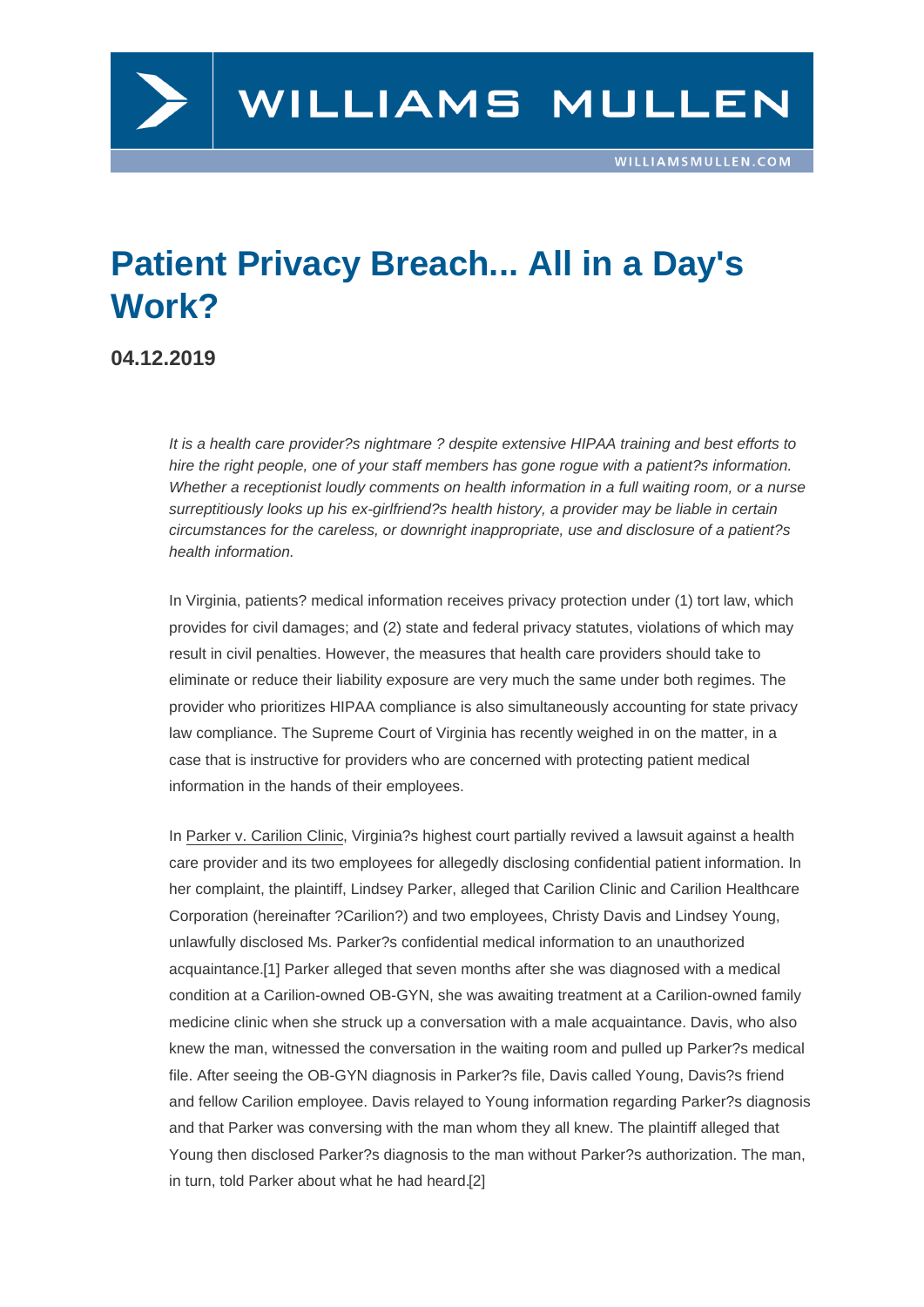The Supreme Court determined that the clinic could be found vicariously liable for the unauthorized disclosures of medical information made by its employees because the employees could have been acting within the scope of their employment[3] when the alleged disclosure occurred.[4] The Court held that sufficient information was provided in the pleadings [5] to establish a rebuttable presumption that the employees acted within the scope of their employment when the disclosure was made, because Carilion acknowl[edg](/printpdf/46389#_edn3)ed that Davis and Young were in fact [emp](/printpdf/46389#_edn4)loyees of the clinic. This presumption, if not overcome by evidence, [wo](/printpdf/46389#_edn5)uld lead to the determination that Carilion should be held vicariously liable for the employees? actions. As such, the Court found that ?facts that come to light later might affirm or disaffirm the presumption,?[6] and, therefore, the lower court?s granting of summary judgement was premature and in error.[7]

This opinion has brought t[o lig](/printpdf/46389#_edn6)ht a pocket of legal exposure for Virginia health care providers ? state law vicarious tort liabil[ity](/printpdf/46389#_edn7) for the unauthorized disclosures of medical information by employees. This unauthorized disclosure cause of action in Virginia was defined in the 1997 Supreme Court of Virginia opinion Fairfax Hospital v. Curtis, holding that ?a health care provider owes a duty to the patient not to disclose information gained from the patient during course of treatment without the patient?s authorization, and violation of this duty gives rise to an action in tort.? [8] In Parker, when the lower court re-examines this issue on remand, Carilion could be found vicariously liable for disclosures made by Davis and Young under the theory of respondeat superior (Latin for ?let the master answer?).

Respondeat superior vicarious liability is frequently explained as the employer being liable for ?detours? of the employee (i.e., a personal stop at the post office in a company truck out for a delivery); but not for ?frolics? of the employee (i.e., stopping to catch a baseball game in a company truck that is supposed to be out for a delivery). The scope of employment analysis is paramount to determining employer liability? an employee frolic is a major departure from the charge given by the employer, and thus is outside of the scope of employment. The line between frolic and detour is fuzzy when it comes to employees with computer access, but having a clear computer use policy and employee training can help establish a more precise line. For health care providers, an employee snooping on a personal acquaintance?s health information, unrelated to the treatment of a patient, could be found to be a ?frolic,? but the Parker opinion clarifies that this analysis will be fact-specific.

Measures taken by the employer to protect patient medical information under HIPAA are the basis for the employer?s defense. If the employer demonstrates that privacy policies are monitored, and that employee violations are subject to discipline or termination, then the employer is able to mount a credible defense that the snooping employee frolicked outside of the scope of his or her employment. In such a case, a fact-specific analysis could find the employee individually liable for civil damages under Virginia tort law, without finding the employer vicariously liable for the employee?s violation. The same defense would be mounted in a federal HIPAA claim against an employer for civil penalties payable to the government. Virginia privacy law and HIPAA operate independently of each other; however, the relevant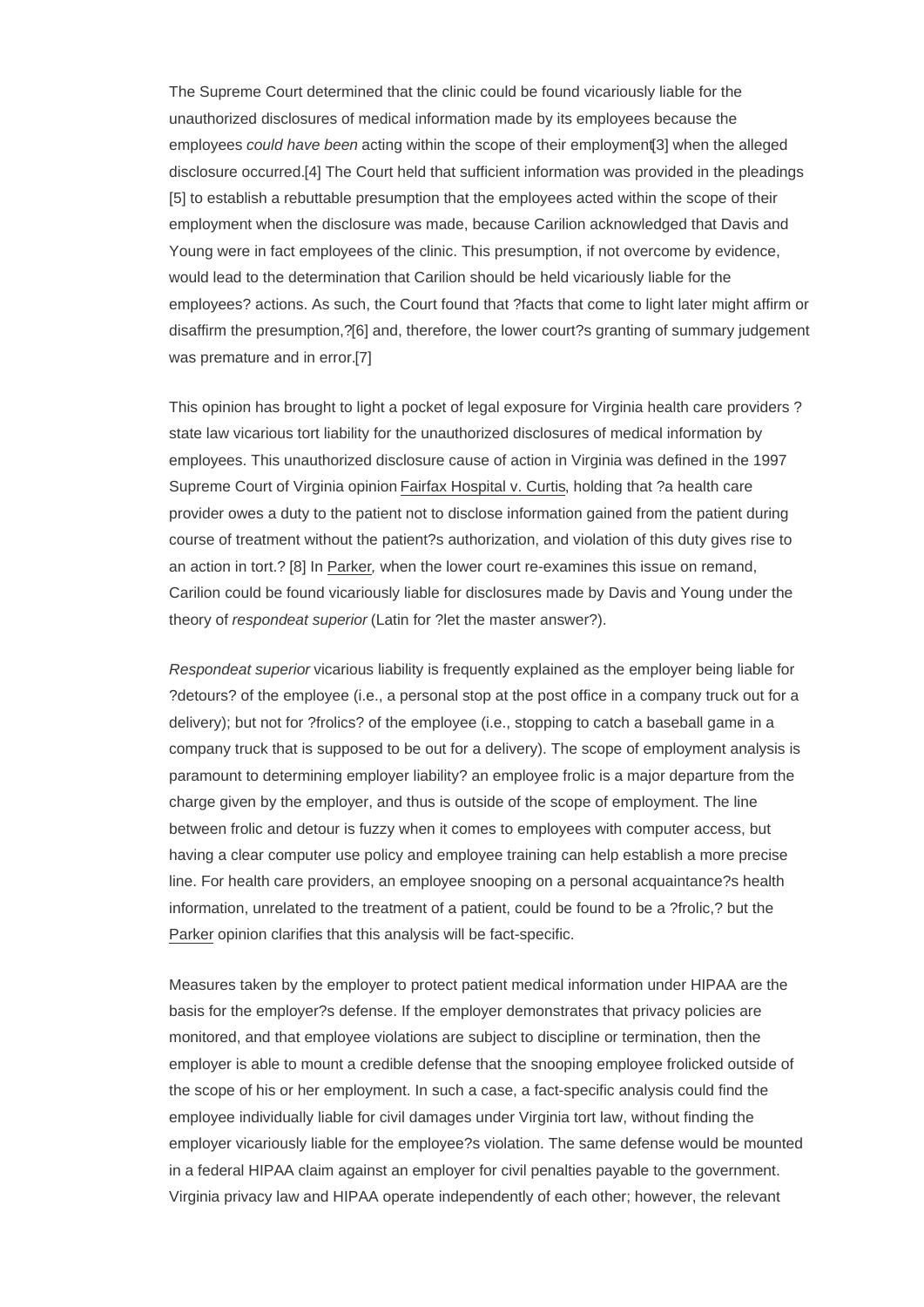In Parker, the Supreme Court dismissed the contention that Carilion could be found directly liable for unlawful disclosure. The complaint did not allege that Davis or Young were corporate officers or authorized agents acting on behalf of Carilion,[9] nor did the Court find that Carilion could be liable under a negligence per se theory (legal doctrine whereby an act is considered negligent because it violates a statute or regulation) that a HIPAA breach gave rise to negligence liability. The Court clarified the distinction be[twe](/printpdf/46389#_edn9)en the aim of the Virginia tort duty not to disclose patient?s medical information and the aim of the HIPAA duty to protect patient information. Even if Parker argued that a HIPAA breach occurred, there would be no parallel breach of a duty established by Virginia state law because ?[n]o Virginia precedent has imposed such a tort duty on healthcare providers.?[10] The Parker holding closes the door on theories of negligence per se liability for HIPAA violations, confirming that there is no private cause of action under HIPAA. The Court notes that the plaintiff could have pursued a direct liability claim that Carilion was negligent in hiring [Davis](/printpdf/46389#_edn10) and Young, though Parker did not raise this claim.[11]

This decision serves as a reminder that Virginia courts do not take matters of privacy lightly. In the wake [of th](/printpdf/46389#_edn11)is opinion, it is important for health care providers to impose strict privacy measures, particularly with employee procedures and training. Absent a more stringent state privacy law, HIPAA compliance is the gold standard for protecting patient privacy.[12] Best employer practices include:

- Keeping medical records in restricted areas and locked file cabinets, and wh[en e](/printpdf/46389#_edn12)lectronic, keeping records in restricted-access, password-protected files and programs.
- Establishing role-based access to computer systems that store sensitive and confidential information, and terminating employee access to the facility(ies) and computers when an employee has left the organization.
- Ensuring that only employees directly involved in treating patients or processing the payment or other operational tasks for such treatment should be permitted access to that patient?s record.
- Turning computer screens in a direction away from the public view, and making sure passwords to computers that house medical information are changed every 90 days.
- Speaking quietly when discussing patients? medical conditions in public areas, and avoiding the use of the patients? name when necessary.
- Designating a staff member to handle privacy compliance and concerns.
- Establishing policies and procedures for accessing, sharing and securing a patient?s health information including computer and internet usage, and password protecting and encrypting the transfer of medical records over electronic mail.
- Conducting frequent staff training on privacy regulations and policies regarding computer use.
- Establishing employment procedures that impose consequences (discipline and/or termination) for employees who fail to follow privacy practices.[13]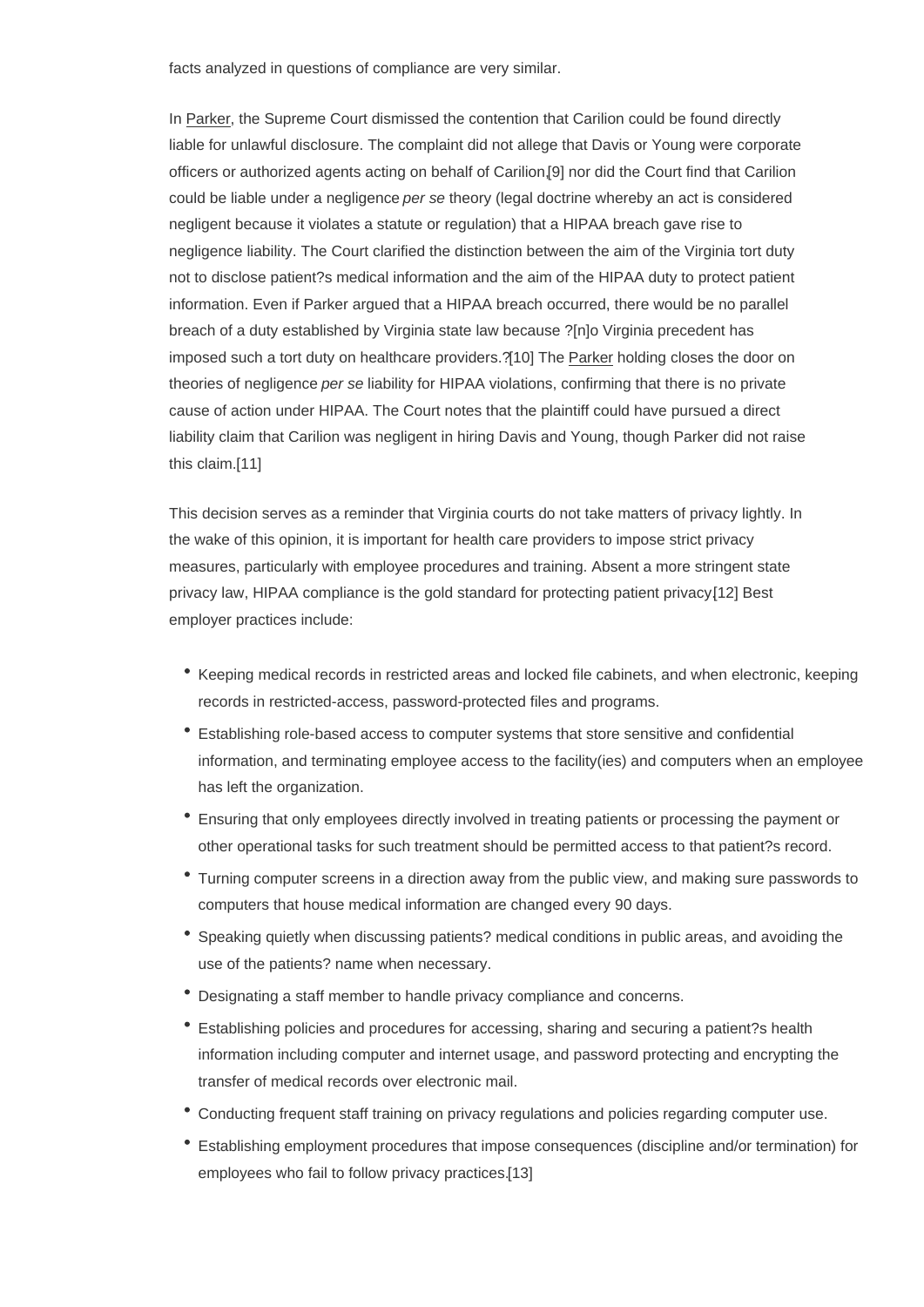[1] Parker v. Carilion Clinic, 819 S.E.2d 809, 823 (Va. 2018).

[\[2\]](/printpdf/46389#_ednref1) Id. at 814.

[\[3\]](/printpdf/46389#_ednref2) The Court expounds upon the scope of employment analysis in finding vicarious liability, which is not addressed in this article. The concurring opinion by Justice Mims, with [wh](/printpdf/46389#_ednref3)om Justice Powell joined, differentiates the role employees? motives play in the determination of whether they acted within the scope of their employment.

## $[4]$   $\underline{Id}$ .

[\[5\]](/printpdf/46389#_ednref4) The Supreme Court ruled upon an appeal of the Roanoke Circuit Court?s grant of Carilion?s demurrer (which asks the court to dismiss the complaint because it does not [sta](/printpdf/46389#_ednref5)te an actionable legal claim). The Supreme Court found that the vicarious liability presumption can be established at the pleadings stage, and when allegations are taken as true, there was a sufficient basis to raise the presumption that the employees were acting within the scope of their employment, and the presumption had not yet been overcome.

[6] Id. at 822.

[\[7\]](/printpdf/46389#_ednref6) The Court dismissed Carilion?s argument that, even if the presumption were raised, it had been rebutted because the allegations in the plaintiff?s complaint demonstrated that